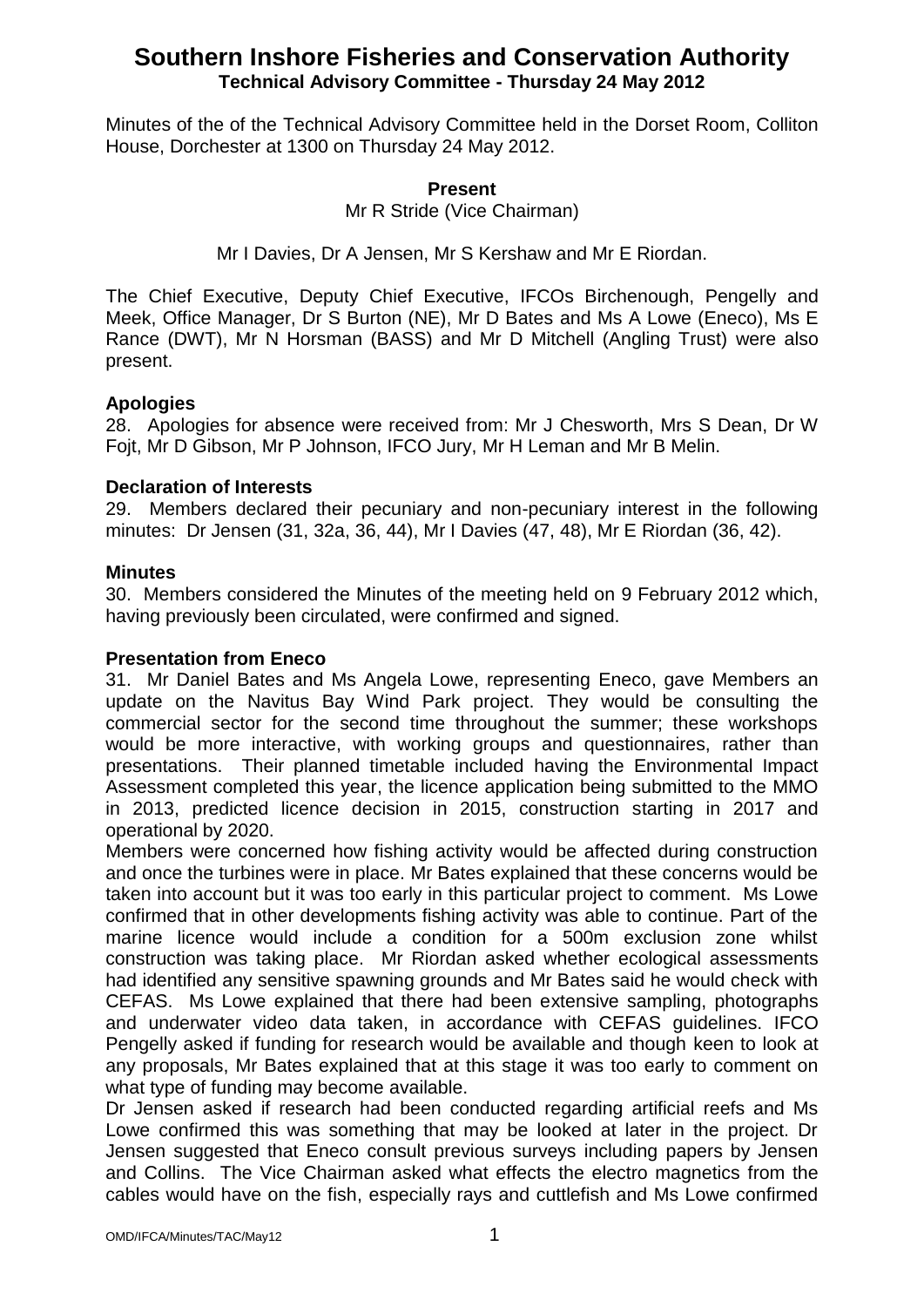that research showed that there was an effect although it was not known yet if it was positive or negative. Mr Kershaw asked what criteria was used to select the chosen site and Mr Bates explained that many factors were taken into account including the geology of the area, the shipping channel, water depth, and the proximity of the MOD land. He further explained that the cable route to shore at Mannington near the New Forest, was chosen from three sites offered by the National Grid. Mr Kershaw asked would there be post scheme appraisals planned and Ms Lowe confirmed that this would normally be required as a condition of the planning consent and they were currently looking at possible conditions with the MMO. Southern IFCA would be consulted as part of the marine licence process. The Vice Chairman enquired how far into the six mile limit the scheme would encroach and although Mr Bates was unsure, he offered to provide a chart.

The Vice Chairman thanked Mr Bates and Ms Lowe for their time and he looked forward to the further consultations later in the year. IFCO Meek, as the IFCA liaison officer would be in contact with Eneco throughout the project and would keep the Members informed of any developments.

Mr Bates and Ms Lowe left the meeting and took no further part in the debate.

## **Progress Report on Outstanding Matters**

32. *a. EMS Risk Update.* The Deputy Chief Executive informed Members that there had been an increase in patrols of Poole Harbour including two multi agency operations. The new IFCA vessel would initially be used in Poole Harbour.

*b. Wreck to Reef.* Dr Jensen explained that he had hoped the new figures would give more clarity but the Vice Chairman had expected an idea of costs spread over each year. Mr Davies felt the proposal to set up a 'mock up' of the conditions required in a merchant's tank could be explored and he further reported that talking with local fishermen, they had not all been positive about the project, and one felt that a better form of conservation would be the introduction of escape gaps in pots. If the IFCA wanted their co-operation monitoring the juvenile lobster reef, they would need to be persuaded of the benefits. The Vice Chairman felt that local fishermen were not needed immediately for the project to start and Dr Jensen confirmed it could be five years before they would be required to assist. He offered to consult the local fishermen as Mr Davies suggested that W2R was not high priority for the IFCA and local support would be required. Some Members felt that the IFCA did not need to be involved at this early stage; once the wreck was in place and monitoring was established, the IFCA could contribute.

*c. Graham Pickett – Bass.* Dr Jensen had been in touch with Dr G Pickett regarding his views on bass recruitment. Dr Pickett felt that the ICES Study Group report dated November 2011 had relied on 1990s data when recruitment had generally been good as winters had been 'warm'; a key feature in the survival and so successful recruitment of post larval/juvenile bass to estuaries, many of which are designated as bass nursery areas. The 'colder' winters of the 2000s had affected the recruitment significantly, but as DEFRA and CEFAS had ceased surveys due to funding cuts there would be no continuation of survey data to learn from. Dr Pickett felt that the population was now in similar recruitment conditions to that of the 1980s when the minimum landing size (MLS) was raised to reduce recruitment overfishing and nursery areas were introduced. In 2007, there had been a proposal to increase the MLS nationally but that proposal got withdrawn at the last minute, allegedly by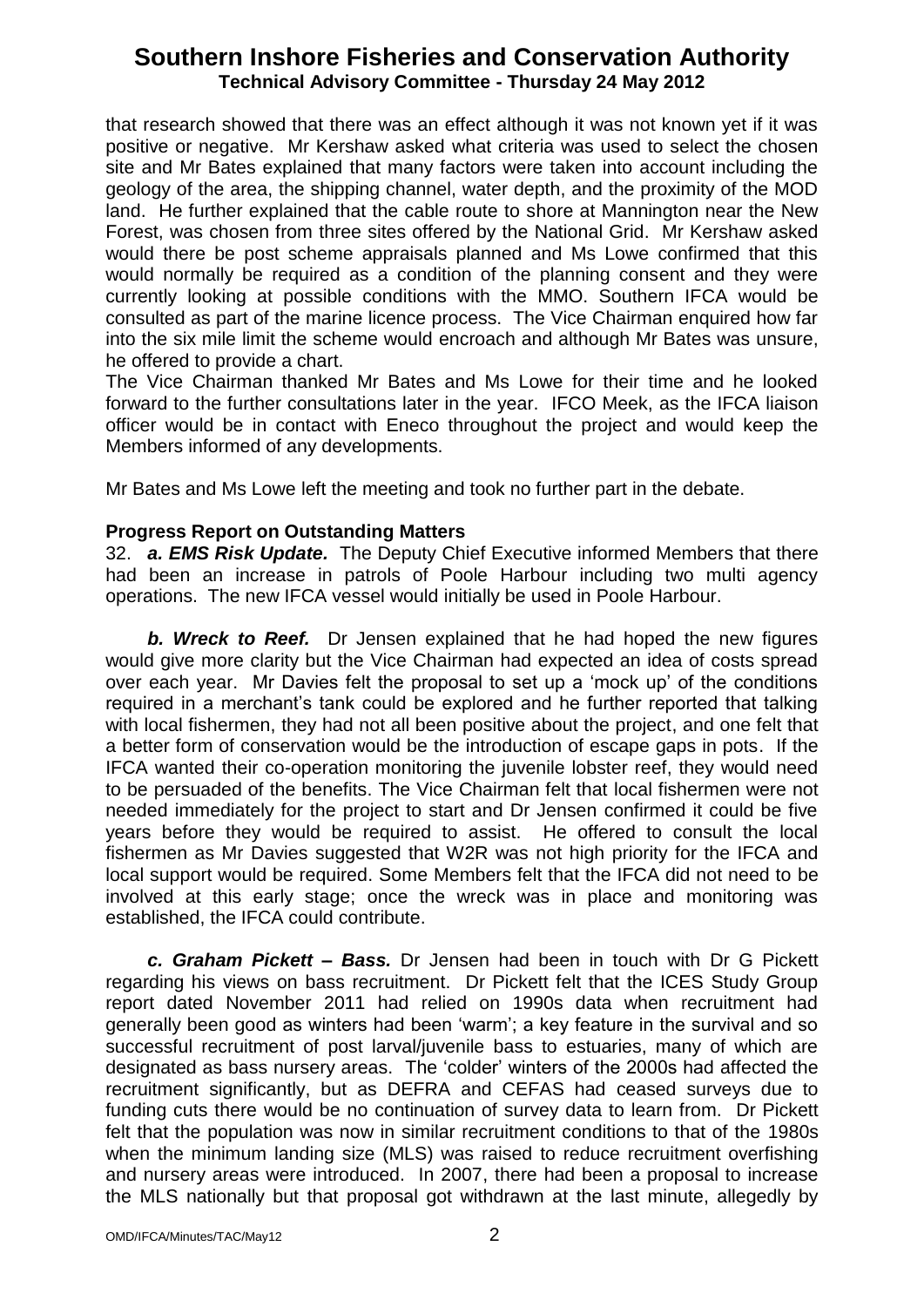successful trawl fishery lobbying of the fisheries minister of the time. Dr Pickett was of the opinion that, given the changes in winter temperatures through the 2000s and the strength of the science behind the 2007 proposals, increasing the minimum landing size (MLS) to 40/45cm would increase the numbers of fish recruiting into the Channel fishery. Dr Pickett was of the opinion that with the current situation and MLS the commercial sector would see a decline in landings next year, linked to a reduced recruitment caused by 'cold' winters. Dr Pickett suggested encouraging the commercial sector to assist in a tagging program to identify local populations as it was his opinion that some 'site loyalty' could be seen in bass, some fish may return to the same summer feeding grounds each year.

Dr Jensen offered to research the previous papers used when the MS was to be increased in 2007. He hoped that in the future the IFCA environment team would be able to take on a simpler version of the CEFAS Solent bass survey which ended with the 08/09 survey. This could be taken forward, by initially contacting CEFAS for information and briefing notes. Members were of the opinion that increasing bass MLS be a national measure but were happy for Dr Jensen to make further enquiries.

*d. Southern IFCA Byelaw Working Group.* The Deputy Chief Executive reported that there had been two byelaw working group meetings, a south coast IFCA meeting and an MMO national meeting since the last TAC. IFCO Pengelly had summarised the recommendations required before the first tranche of stakeholder consultations could be confirmed. The first group of byelaws to be reviewed contained a range of byelaws to be revoked, ones that needed no alteration, minor alteration of wording, those needing major alteration, new draft byelaws and legacy byelaws inherited from Sussex SFC. They would all have different timelines that IFCO Pengelly would monitor on behalf of the BWG. Six stakeholder consultation workshops had been arranged across the district in June and he hoped to invite all marine users, via the website, through emails and post. The Deputy Chief Executive reported that the workshops would take the form of noticeboards, questionnaires and informal dialog and he hoped that BWG Members would attend their nearest consultation meeting to work with the IFCOs to inform the stakeholders of the review and answer any questions raised. NE had confirmed they would send a representative to each meeting.

*e. Southern IFCA Vessel Update.* Dr Jensen confirmed he had received the keys for the new vessel that week and it would be delivered that evening. The Chief Executive confirmed that the vessel '*Endeavour*' had been finished on time with no holdups. Being a shallow draft vessel it would be very useful in the difficult to reach parts of Poole Harbour. He further reported that Devon and Severn IFCA and the local MMO were interested in collaborating to purchase another vessel that all three organisations would be able to utilise. Further enquiries would be made to see if this would be possible.

## **Recommended**

- 33. a. That Dr Jensen contact commercial fishermen to gauge their opposition to the W<sub>2R</sub> project.
	- b. That Dr Jensen continue to investigate the optimum bass minimum size.
	- c. That the first tranche of byelaws to be reviewed be confirmed.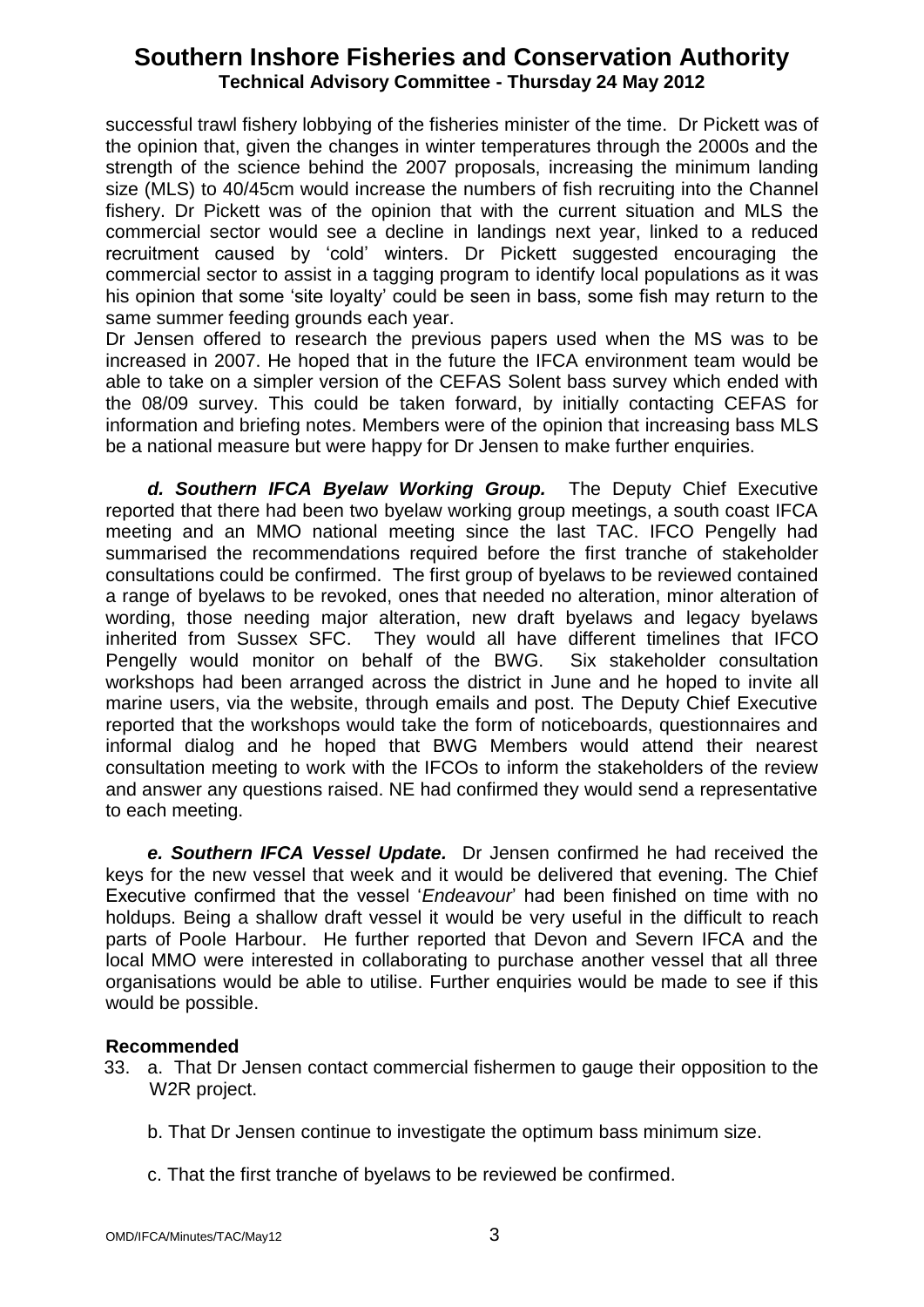d. That the first round of stakeholder consultations be advertised.

## **Minutes – Poole Harbour Commissioners Liaison Meeting.**

34. The Chief Executive informed Members that the liaison meeting convened once a year but could meet more frequently if required. The Minutes were tabled for those who were unable to attend to view.

## **Resolved**

35. That the PHCLM minutes dated 8 March be received.

## **Bait – Poole Harbour**

36. IFCO Birchenough updated Members on the bait study. The next phase required stakeholder involvement in a working group, made up from bait diggers, draggers, anglers, harbour users and TAC Members. Dr Burton added that she had several contacts already. Some Members felt that the working groups should be divided into east and west or different types of bait collection but IFCO Birchenough stressed that these could come later; initially a larger, nonspecific working group was required to start looking at the general issues. Dr Jensen suggested Members email IFCO Birchenough if they were prepared to participate. Mr Riordan felt that too much legislation and licencing may encourage poaching and IFCO Birchenough explained that this was one reason to include stakeholders in the decision making process.

Members were concerned that a voluntary agreement would not work and Dr Burton explained that the previous voluntary agreement had not engaged stakeholders and this emphasised the need for consultation. She reported that the local council had initiated a draft byelaw but this had not been pursued and NE had concerns regarding the decreasing number of birds and the condition of the European Marine Site. She continued that NE hoped to regulate rather than extinguish bait collection. IFCO Birchenough confirmed that following the working group meeting she would report back to the next TAC meeting.

## **Resolved**

37. That IFCO Birchenough organise a Stakeholder Bait Working Group.

## **Studland Bay – MMO meeting**

38. The Chief Executive informed members that the MMO were the lead authority for the issue of boats mooring in seagrass beds and that the IFCA would offer support where necessary.

## **Resolved**

39. That the report be noted.

#### **Seagrass Working Group**

40. Members considered the Seagrass Working Group report produced by IFCO Jury. Dr Jensen praised the quality of the work and the charts produced and Members agreed that IFCO Jury should be thanked for the detailed report. Dr Jensen confirmed that the issue of buffer zones had been decided therefore Members had only to agree the wording for the consultation letter. Members felt that the penalties for breaking the voluntary code should be emphasised in the letter and the Chief Executive suggested adding a paragraph to spell out the consequences of incursion into the protected area. He added that there was a seagrass survey planned for July.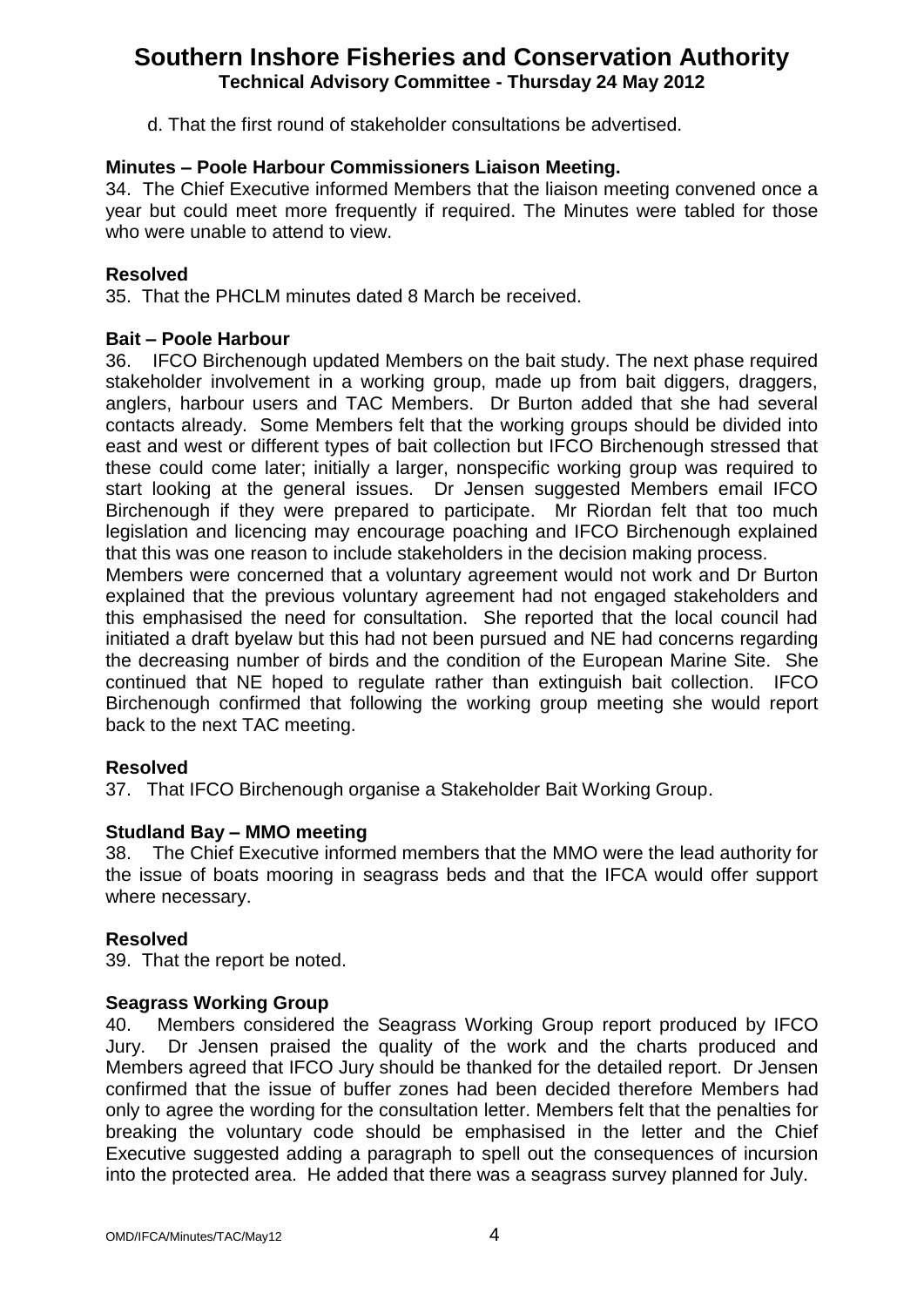## **Resolved**

41. That Members approve the changes to the voluntary agreement letter, as set out minute No. 40 above, before it is sent out to stakeholders.

## **Sandown Bay Fishing Activity**

42. The Chief Executive informed Members that IFCO Jury had contacted IOW commercial fishermen for their views following the correspondence from Sandown Bay Protection Society and recreational sea anglers. The Vice Chairman thought the responses had been very candid, detailed and sincere responses. Mr Riordan asked if recreational and commercial stakeholders could be given their own fishing space but the Chief Executive reminded Members that it was not illegal to net in Sandown Bay but the accusations of illegal selling could be investigated with the assistance of the MMO. He offered to continue to monitor the situation. He had received an email from Mr Deeming enquiring if marking of gear could be investigated as the Angling Trust was pushing for each IFCA to introduce pot and net marking similar to that adopted by Northumberland IFCA. Mr Deeming hoped if this was introduced it may avoid false reporting of nets in restricted zones. The Chief Executive said he would contact Northumberland IFCA for feedback. The Vice Chairman reported that commercial sector already mark their gear outside of 12 miles.

## **Resolved**

43. That the Authority's officers continue to monitor the situation and continue patrols of the area.

Mr Mitchell left the meeting.

## **Manila Clam Size**

44. The Chief Executive informed Members that Mr McLeod had copied a letter addressed to the Minister, to the IFCA. Mr McLeod hoped one day to get the minimum size of manila clams reduced to 25mm. The Vice Chairman reminded Members that the EU minimum size was 35mm so no IFCA could bring in a byelaw lower than that size anyway.

## **Resolved**

45. That the correspondence be noted.

Mr Davies, Ms Rance and Mr Horsman then left the meeting and took no further part in the following three items.

#### **Exclusion of the Public Resolved**

46. That under Section 100(A)(4) of the Local Government Act 1972, the public be excluded from the meeting for the following items of business on the grounds that it involves the likely disclosure of exempt information as defined in paragraph 4 of Part 1 of Schedule 12(A) of the said Act.

## **Poole Clam Licences**

47. The Chief Executive reported that 21 entitlements for a licence had been offered for the 2011/12 season. Clam returns had been received from all licensees. Six people still needed to take their licence by  $30<sup>th</sup>$  June or they would forfeit their entitlement. They had all been sent reminders. To bring the number of licences back